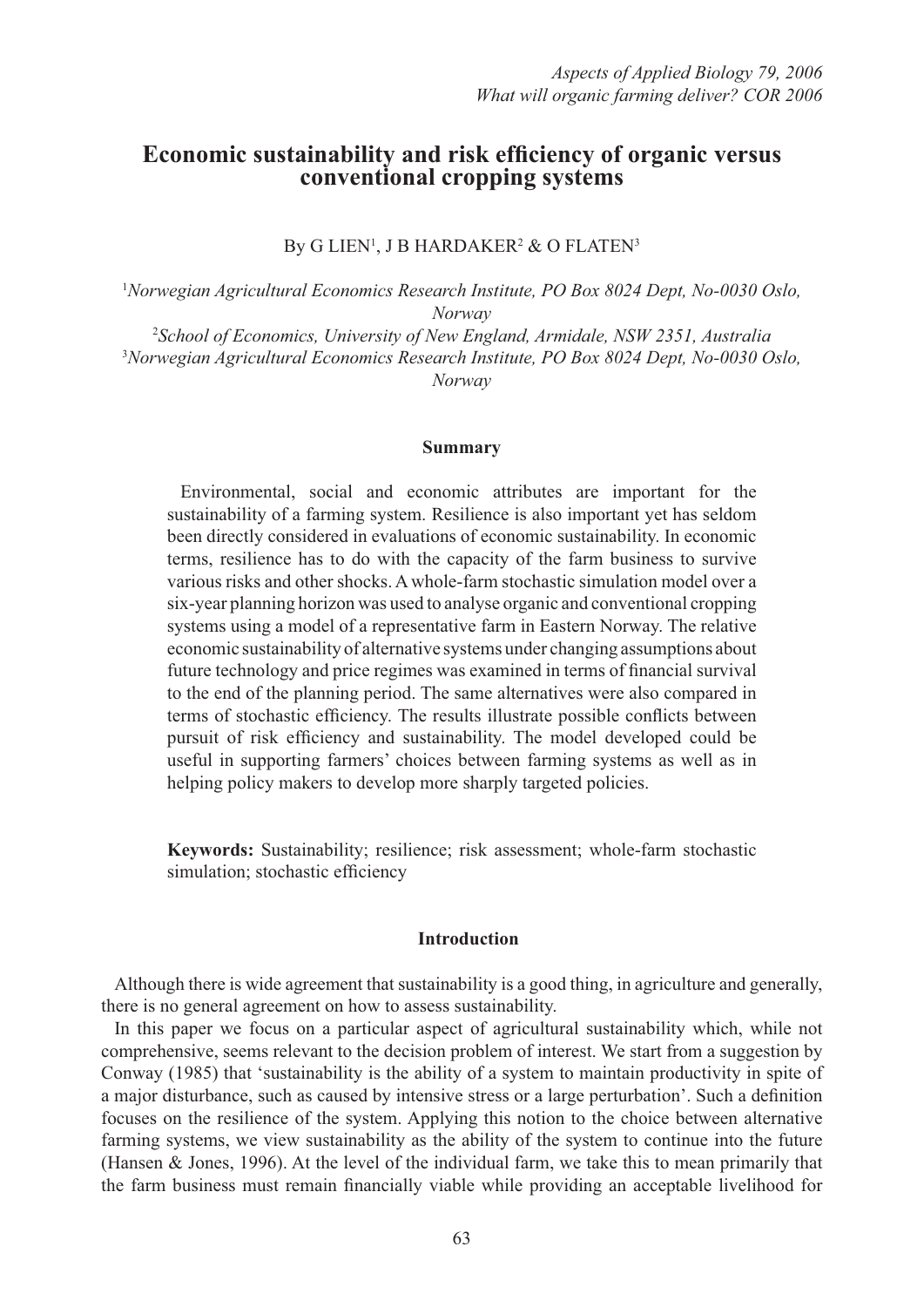the farm family. Naturally, the ability to survive financially will be compromised if the farming system leads to the degradation of the farm resources, chiefly the land itself.

Sustainability, as we have chosen to view it, involves future outcomes that cannot currently be observed between alternative farming systems. Evidently, to compare the sustainability of farming systems it is necessary to model the stochastic and dynamic nature of the systems. That implies that sustainability can only be assessed in terms of the probability of persistence to some future moment in time. Moreover, although sustainability is usually argued to be about the long-term future, it is hard to model the inherent uncertainty far into the future because predictions about the distant future are too unreliable.

In this study we have chosen to investigate sustainability to a relatively near time horizon of six years using a whole-farm model which allows the risk of financial failure to be assessed. However, to compensate to some extent for the short time horizon, we have used stochastic simulation to examine each technology evaluated under a range of possible uncertain futures.

### **Materials and Methods**

Expanding on the framework described by Hansen & Jones (1996), we measured sustainability of a farm system by the probability of financial survival to the planning horizon. Failure was defined as a negative value of the equity at the planning horizon.

Our sustainability criterion should not be the only economic criterion used to make a choice between farming systems. The measure focuses only on the lower tail of the distribution, implying an extreme aversion to risk, and may produce misleading results. Two risky farm systems with similar downside consequences may have very different upside outcomes, so that one would be acceptable and the other not.

To supplement the sustainability criterion we used stochastic efficiency with respect to a function (SERF) (Hardaker *et al.*, 2004). The SERF method ranks the alternative risky farming systems in terms of the certainty equivalent (i.e. risk-discounted value) of current wealth (NPV) over a plausible range of risk aversion levels.

To apply the approach proposed above, a whole-farm stochastic simulation model was developed to compare the economic sustainability and risk efficiency of organic versus conventional farming for a typical arable farm in Eastern Norway. The model evaluates the financial performance of the farm business over a six-year time horizon using equations linking farm production activities, subsidies, capital transactions, household consumption, financing arrangements and taxes.

Stochastic features were incorporated by specifying probability distributions for key uncertain variables. Both stochastic dependency between variables and increasing uncertainty with time were taken into account. Private consumption was assumed fixed every year in the planning period, independent of bad or good years. For further details of the stochastic simulation model framework see Lien (2003).

Experimental arable cropping system data with grains and potatoes (1991–1999) from Eastern Norway were used (Lien *et al*., 2006), supplemented with data on prices and labour requirements from other sources. The data were used to specify two cropping systems: conventional crop production (CON) and organic crop production (ORG). Two farm models were constructed, one for each farming system, each with 40 ha of arable land. The farms with CON cropping systems were assumed to grow barley, oats, spring wheat, and potatoes. The ORG crop systems consisted of barley, oats, spring wheat, potatoes, and annual grass-clover (for silage). The stochastic yield variables were based on the experimental cropping data. The general level of grain prices can be regarded as non-stochastic in Norway. However, variability in quality parameters causes some unpredictability in the farm-gate price for wheat. These quality parameters were recorded in the experiment and used to model stochastic wheat prices. Further, the potato price has been quite unpredictable, and was also stochastically modelled.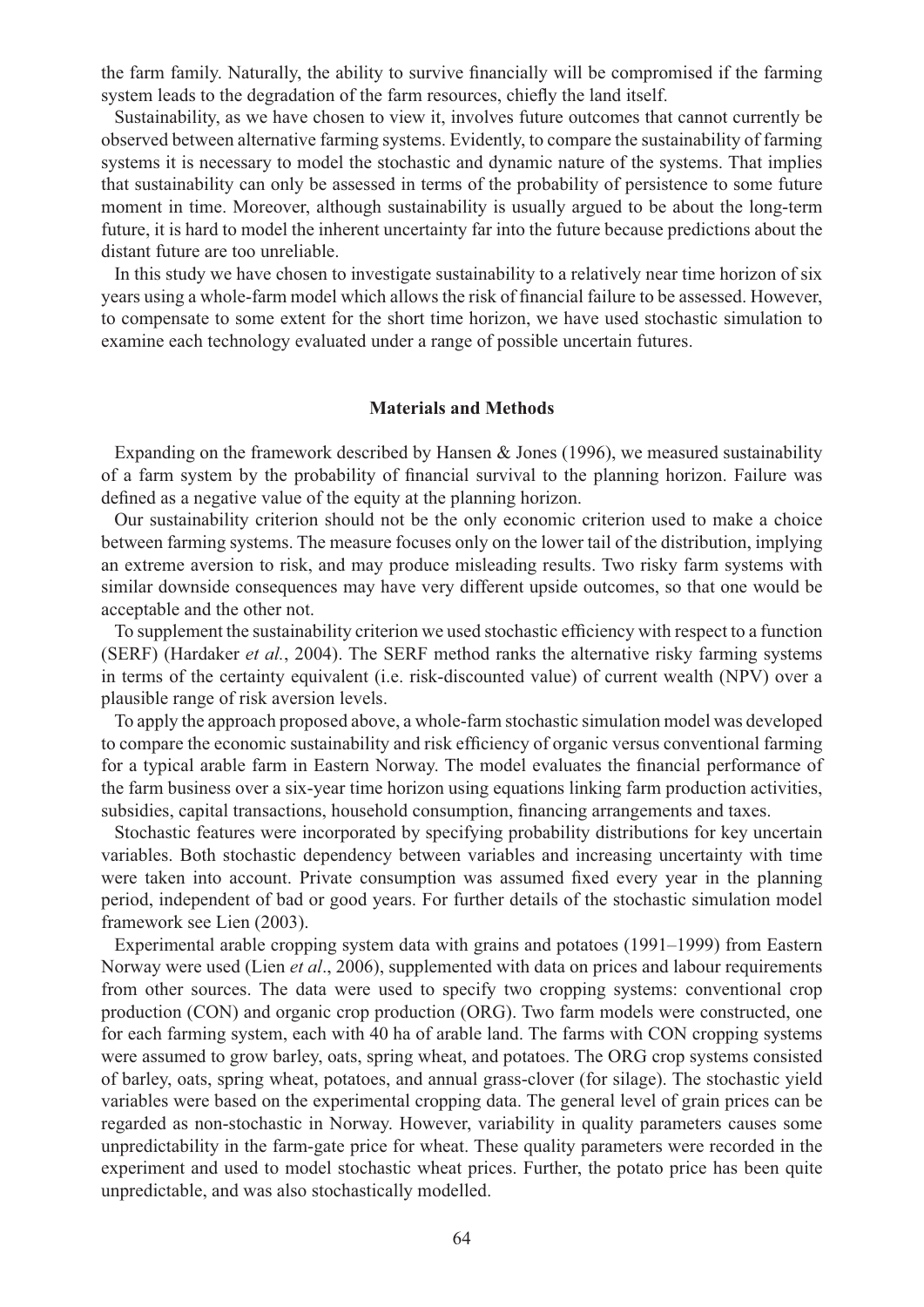The models can be used to compare the two cropping systems under various scenarios, two of which are analysed here:

1. For the first we assumed that the prevailing yield and price levels (2004), the existing payments available to all farmers (but without the current additional area payments for organic farming) and the current market price premiums for organic produce continue to apply.

2. The price premium may decrease with increased supply of organic product as more farmers convert to organic production. Hence, in scenario two, we in addition to the assumptions for scenario one also phased out the organic price premiums.



**Results**

Fig 1. Simulated cumulative distribution functions (CDFs) of terminal equity in Norwegian kroner (NOK) (a) and certainty equivalent (CE) curves of NPV in NOK (b) for conventional (CON) and organic (ORG) farming systems.



Fig 2. Simulated CDFs of terminal equity in NOK (a) and certainty equivalent (CE) curves of NPV in NOK (b) for conventional (CON) and organic (ORG) farming systems, under the assumption of declining ORG price premiums.